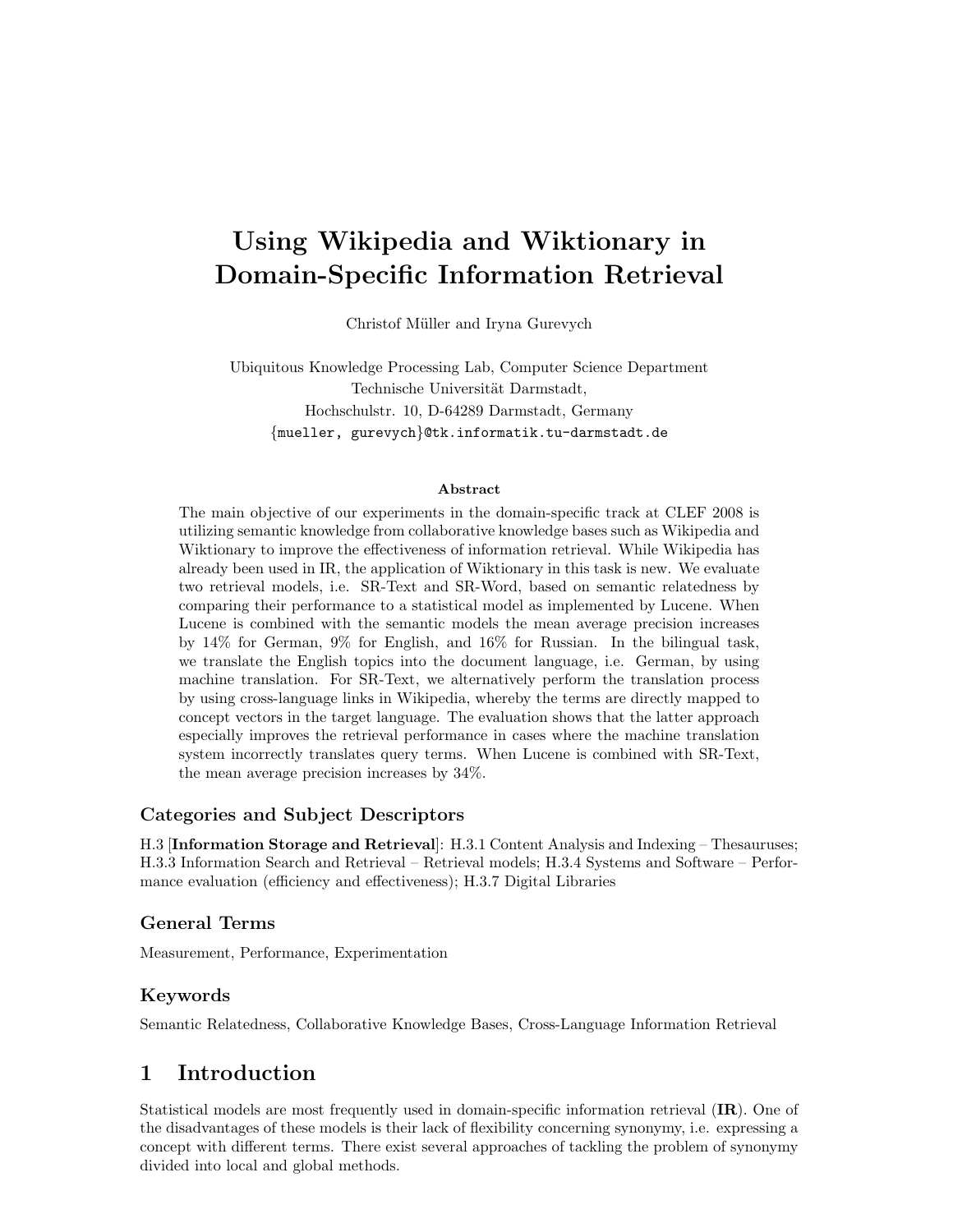Local methods like relevance and pseudo-relevance feedback try to refine the representation of the user's information need by using manual respectively automatic feedback about already returned documents. However, these methods require that the relevant documents show a significant term overlap, and that the term overlap between relevant and irrelevant documents is small. Also they are not able to close the gap between the vocabulary used in queries and in documents, i.e. query terms which do not occur in the document collection can not be expanded with related terms.

Global methods expand the query with related terms using either automatically built thesauri based on the document collection or external linguistic knowledge bases (LKBs) like WordNet [2]. Using thesauri which are based on the document collection also suffers from the inability to close the vocabulary gap, if query terms do not occur in the document collection. The use of LKBs for query expansion has shown inconclusive results so far. Voorhees [27] could improve retrieval performance only in some cases even for manually selected expansion terms, while Mandala et al. [15] improved the performance on several test collections by combining a LKB with different types of thesauri built from the underlying text collections. The general problem of query expansion is that in fact it is able to improve recall in certain situations, but at the same time precision degrades as also irrelevant terms are added to the query.

Another semantic approach to tackle the problem of synonymy is to use retrieval models which are based on semantic relatedness  $(SR)$  between query and document terms computed by using LKBs. Although first results of employing SR in IR were inconclusive [23], there have also been several promising results [14, 3, 18]. The main problem with using LKBs for semantically enhanced IR is the low coverage of domain-specific vocabulary and proper nouns.

A new form of resources, so called collaborative knowledge bases (CKBs) have the potential to overcome these limitations. Enabled by Web 2.0 technologies, CKBs are constructed by volunteers on the web and have reached a size which makes them promising for improving IR performance. The most widely used and probably largest CKB is Wikipedia<sup>1</sup>. It contains encyclopedic knowledge in a broad range of domains and has been recently employed as a knowledge base  $(KB)$  in IR with very positive results [12, 8, 22, 19].

For our experiments in the domain-specific track at CLEF 2008, we employ Wikipedia and for the first time Wiktionary as knowledge bases for SR-based IR models. We compare their performance to a statistical model and also combine all three models by combining their respective relevance scores for each document. We perform the experiments for the languages English, German, and Russian.

For bilingual IR experiments using English topics on a German document collection we use (i) machine translation methods for statistical and semantic models, and (ii) cross-language links in Wikipedia for one semantic model.

The remainder of this paper is structured as follows: In Section 2, we give a short overview about the employed knowledge bases. In Section 3, we explain the SR-based and the statistical IR model. The test collections used in our experiments are described in Section 4. This is followed by Section 5 where the results of the experiments are presented and discussed. Finally, we draw some conclusions in Section 6.

# 2 Collaborative Knowledge Bases

The development of Web 2.0 technology in recent years has led to a vastly increasing amount of user generated content on the world wide web, which is created and controlled by decentralized communities of volunteers with diverse personal backgrounds and fields of expertise. Most CKBs are freely available and they do not suffer from the various disadvantages of LKBs such as:

- their coverage and size are limited;
- they are mainly restricted to common vocabulary;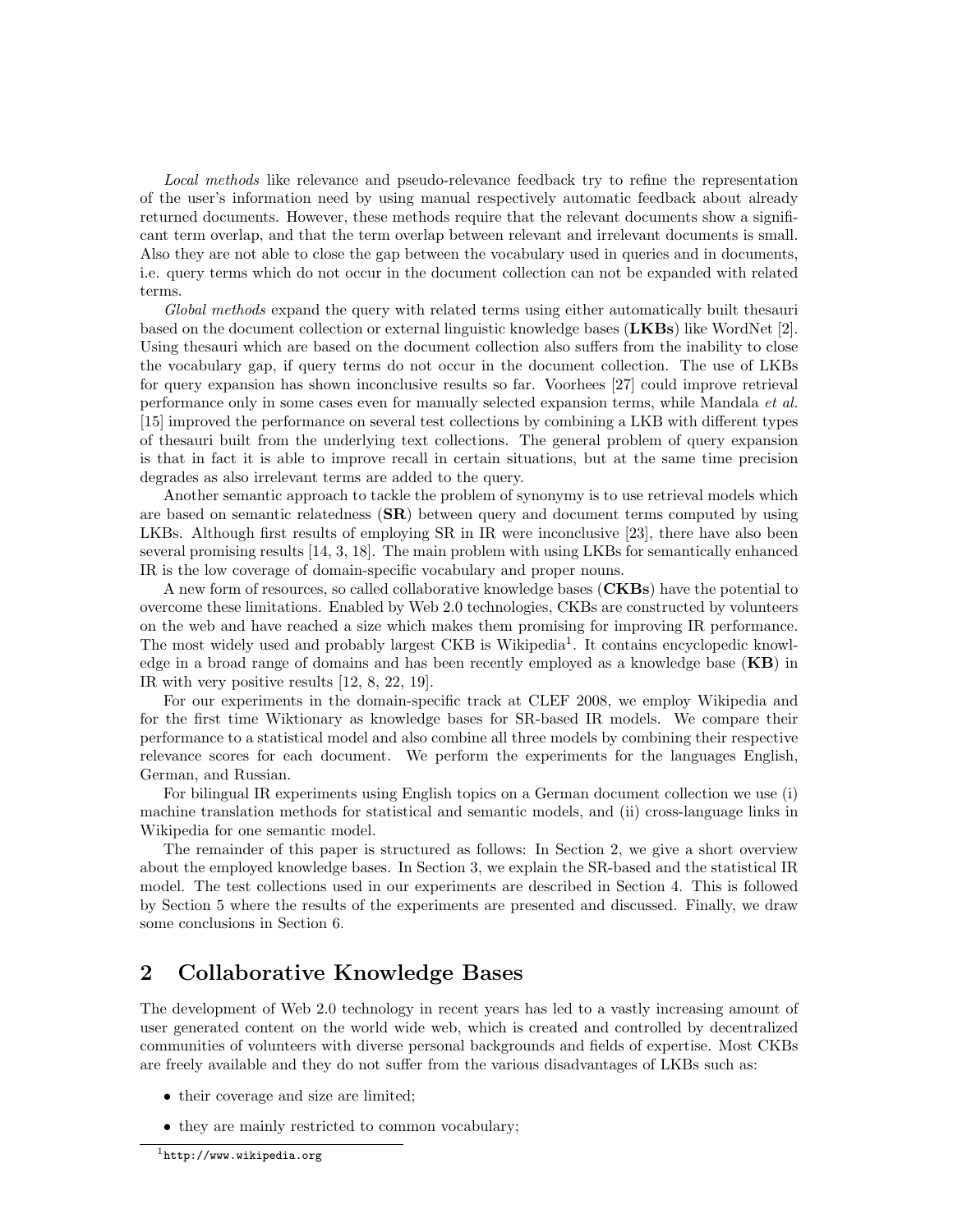- continuous maintenance is often not feasible;
- the content is often quickly out-dated;
- only major languages are typically supported.

However, the downside of CKBs is that they mostly contain semi- or unstructured text which first needs to be transformed into structured knowledge in order to be used as a KB. A potential problem with CKBs is the quality of their content. Most CKBs lack editorial quality control. However, it has been found, e.g. even without any explicit process of quality control, the factual quality in Wikipedia is high [7]. On the other hand, the quality of LKBs like WordNet also has been criticized in the past [11].

#### 2.1 Wikipedia

Started in 2001 as a multilingual, Web-based, free content encyclopedia project, Wikipedia is probably the largest collection of freely available knowledge. It contains about 10 million articles in more than 250 languages. The English language version of Wikipedia is by far the largest with almost 2.4 million articles, followed by the German language version with 754,000 articles. The knowledge stored in Wikipedia which can be exploited for computational methods consists not only of the articles' text itself. For example, in [26, 30] the hierarchy of categories that Wikipedia articles are tagged with is used for computing semantic relatedness of word pairs. Milne *et al.* [16] employ the link structure of Wikipedia articles for extracting a domain-specific thesaurus and use it for query expansion in IR. Schönhofen *et al.* [22] improve cross-lingual IR by using redirecting links of Wikipedia articles to identify synonyms. They also employ links between articles on the same topic in different languages to find term and phrase translations.

Especially for IR, it is important that Wikipedia contains a lot of named entities which are usually missing in LKBs.

#### 2.2 Wiktionary

Wiktionary is a multilingual dictionary and a sister project of Wikipedia. Unlike Wikipedia, it focuses on lexical instead of encyclopedic knowledge, which makes Wikipedia and Wiktionary complementary knowledge sources. Wiktionary contains many types of information also found in LKBs, like definitions, synonyms, and hyponyms, and also additional types of information, e.g. abbreviations, compounds or contractions, which are usually not found in LKBs. Another difference to LKBs is that each language-specific edition of Wiktionary contains not only entries for words in that particular language, but also for words in other languages. Wiktionary has about 3.7 million word entries in 171 language editions in total. The English and French language versions are the largest with roughly 800,000 entries. Compared to this, the German edition is rather small consisting of less than 80,000 entries.

Wiktionary has been employed for tasks such as sentiment analysis [1] or ontology learning [28], but we are not aware of any work that employed it in IR before.

### 3 Information Retrieval Models

#### 3.1 Preprocessing

Besides applying standard preprocessing steps like tokenization and stopword removal, we use lemmatization employing the TreeTagger [21] for all tasks. For the German test data, we also split compounds into their constituents [13], and we use both, constituents and compounds in the retrieval process.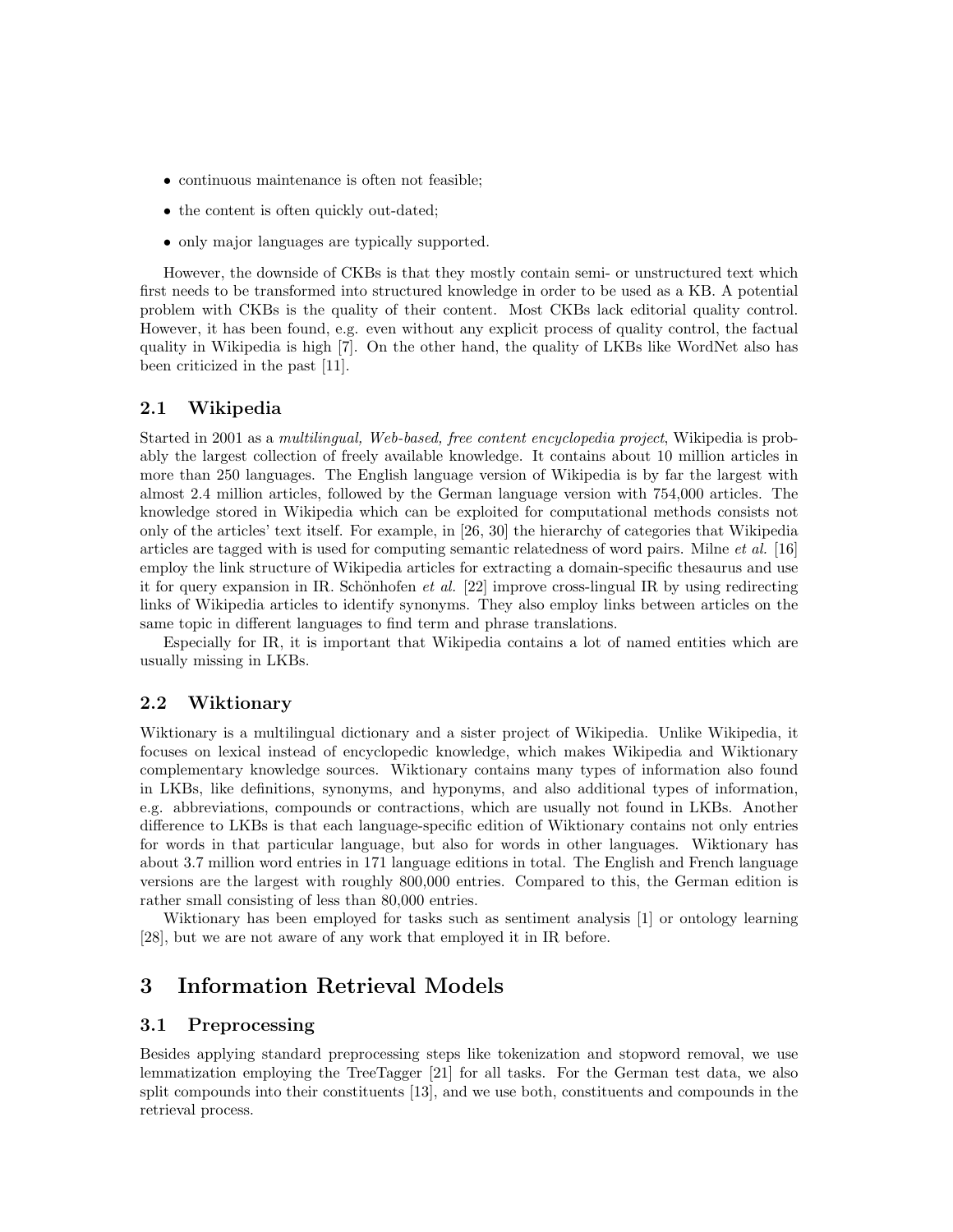### 3.2 Statistical Model

The statistical IR model we use in our experiments is the model as implemented by Lucene<sup>2</sup>, an open source text search library.

The model first extracts the relevant documents from the collection by matching the query against the index. In the second step, the actual ranking of the relevant documents is computed by using a vector space model according to the following equation:

$$
r_{EB}(d,q) = \sum_{i=1}^{n_q} tf(t_q, d) \cdot idf(t_q) \cdot norm(d)
$$

where  $n_q$  is the number of query terms,  $tf(t_q, d)$  is the term frequency factor for term  $t_q$  in document d,  $idf(t_q)$  is the inverse document frequency of the term, and norm(d) is a normalization value of document d, given the number of terms within the document.

#### 3.3 Semantic Models

An obvious solution to the problem of synonymy and also polysemy in IR is to perform the retrieval process also on the semantic level rather than only on the level of surface forms. One such method is Latent Semantic Indexing [5] where the term vectors of query and documents are mapped into a (lower dimensional) conceptual space. In [20], a similar method is used to build a similarity thesaurus for query expansion. However, as the conceptual space is derived from the relations of terms and documents in the collection, these methods cannot solve a mismatch of the vocabulary in queries and the document collection. Instead of using the document collection for deriving the conceptual space, an external document collection with a large number of documents from a wide range of domains can be used. Koberstein *et al.* [12] use Wikipedia as corpus to calculate word similarities by applying different measures based on the co-occurrence of the terms in the same Wikipedia article. The retrieved word clusters are then applied to compute sentence-based document similarity.

Gabrilovich and Markovitch [6] propose a similar approach where they refer to Wikipedia articles as concepts. Thereby, each term contained in Wikipedia is represented in the concept space as a vector of tf.idf values [25], derived from the term's occurrence in the respective Wikipedia articles. The similarity of two documents is then computed using a centroid-based classifier [9]. The concept vector of each term in the document is weighted with the term's tf.idf value. From these weighted concept vectors an average vector is calculated which represents the respective document in the concept space. The similarity score of two documents is then computed using the cosine metric. This method was successfully employed for IR in the domain of electronic career guidance [8] and in a multilingual IR model [19].

In our experiments, we use the method proposed by Gabrilovich and Markovitch as a SR-based IR model and refer to it as SR-Text. Additionally, we employ a retrieval model proposed in [17] to which we refer as **SR-Word**. We extended the model by also taking into account the idf value of document terms and the tf value of query and document terms. The formula of this model is as follows:

$$
r_{SR}(d,q) = \frac{\sum_{i=1}^{n_d} \sum_{j=1}^{n_q} tf(t_{d,i},d) \cdot idf(t_{d,i}) \cdot tf(t_{q,j},q) \cdot idf(t_{q,j}) \cdot s(t_{d,i},t_{q,j})}{(1 + n_{nsm}) \cdot (1 + n_{nr})}
$$

where  $n_d$  is the number of unique terms in the document,  $n_q$  the number of unique terms in the query,  $t_{d,i}$  the i-th unique document term,  $t_{q,j}$  the j-th unique query term,  $s(t_{d,i}, t_{q,j})$  the SR score for the respective document and query term (using the cosine of the respective terms' concept vectors as score),  $n_{nsm}$  the number of unique query terms not exactly contained in the document, and  $n_{nr}$  the number of unique query terms which do not contribute a SR score above the threshold. For SR-Text and SR-Word, we compute tf and idf as follows:

$$
tf(t) = 1 + \log f(t)
$$

 ${}^{2}$ http://lucene.apache.org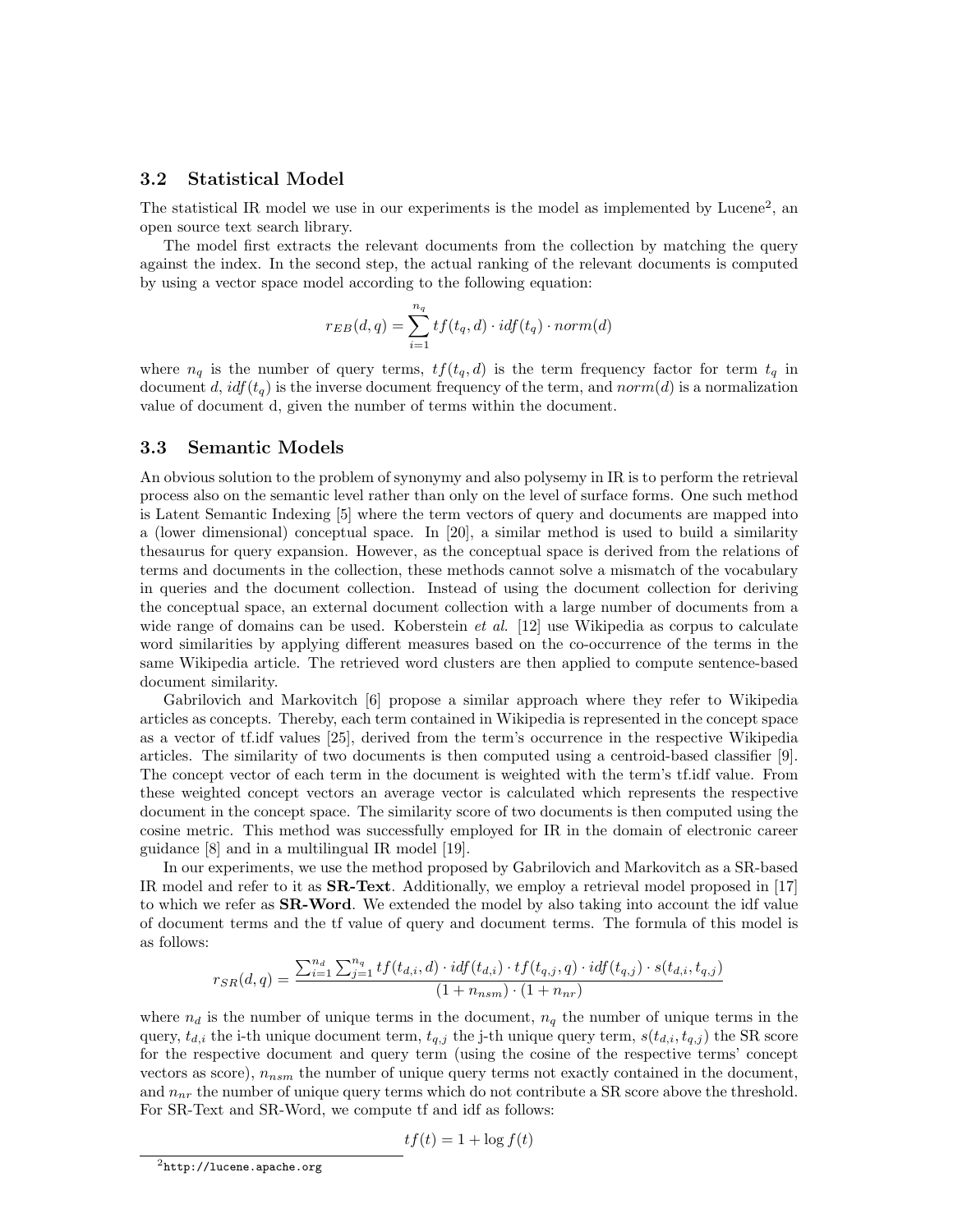where  $f(t)$  is the frequency of term t in the corresponding document or query, and

$$
idf(t) = \frac{n_{docs}}{df(t)}
$$

where  $n_{docs}$  is the number of documents in the collection and  $df(t)$  is the number of documents in the collection containing term  $t.^3$ 

Besides Wikipedia we use Wiktionary as KB for the IR models. Thereby, we refer to each word entry in these KBs as a concept, and use the entry's information as the textual representation of a concept analogous to the text of Wikipedia articles (for details see [32]). In order to improve retrieval effectiveness, we combine the concept space of Wikipedia and Wiktionary, so that the concept vector of one term consists of concepts from both KBs. When using Wikipedia as KB we remove concepts where the respective Wikipedia articles have less than 100 words or fewer than 5 in- or outlinks. For both, Wikipedia and Wiktionary, we remove concepts from a term's concept vector if the tf.idf value is below the predefined threshold of  $0.01$ . The pruning methods are applied to achieve noise reduction and better performance. For accessing the CKBs we use freely available Java-based APIs described in [31].

#### 3.4 Combination of Models

As the statistical and semantic models use different types of information represented in queries, documents, and possibly external knowledge we hypothesize that the combination of the models will increase the retrieval effectiveness. We therefore combine their relevance scores computed in separate retrieval runs into one relevance score for each document per query. For computing the combined relevance score, we use the *CombSUM* method which was introduced by Fox and Shaw [4] where the combined relevance score is set to the sum of the individual relevance scores. This method has been shown to outperform other methods for English, German, and other European languages [10]. Before combining the scores, they are normalized using the formula:

$$
r_{norm} = \frac{r_{orig} - r_{min}}{r_{max} - r_{min}}
$$

where  $r_{orig}$  is the original relevance score,  $r_{min}$  is the minimal and  $r_{max}$  is the maximal occurring score for the query. This normalization method was one of the top performing approaches in [29].

#### 3.5 Methods for Bilingual Retrieval

For the cross-lingual IR runs we use machine translation (Systran Translator<sup>4</sup>) for translating the query into the language of the documents. For the SR-Text model, we additionally explore a different method using the cross-language links between different language editions of Wikipedia. A cross-language link points from an article in one language to the same article in a different language, e.g. an English article might point to its German counterpart. Using these links in a similar way as proposed in [19], we are able to map a concept vector whose concepts are represented by articles in the English Wikipedia into a concept vector whose concepts are represented by articles in the German Wikipedia. Thus, by transforming the concept vector of an English query using cross-language links, the similarity between the English query and the German documents is computed by the SR-Text model without actually translating the query.<sup>5</sup>

# 4 Overview of Test Collections

The test collections consist of structured bibliographic data for social sciences. The following corpora are used: (i) for German, the GIRT-4 database consisting of 151,319 documents, (ii)

 $3\text{As}$  it is possible for a query term to not appear in the document collection at all, we set the document frequency to 1 instead of 0 for calculating idf in these cases.

<sup>4</sup>http://babelfish.yahoo.com/

<sup>5</sup>As we do not actually translate the query terms, we are not able to compute the idf of the terms in the document collection. Instead we use the idf in Wikipedia.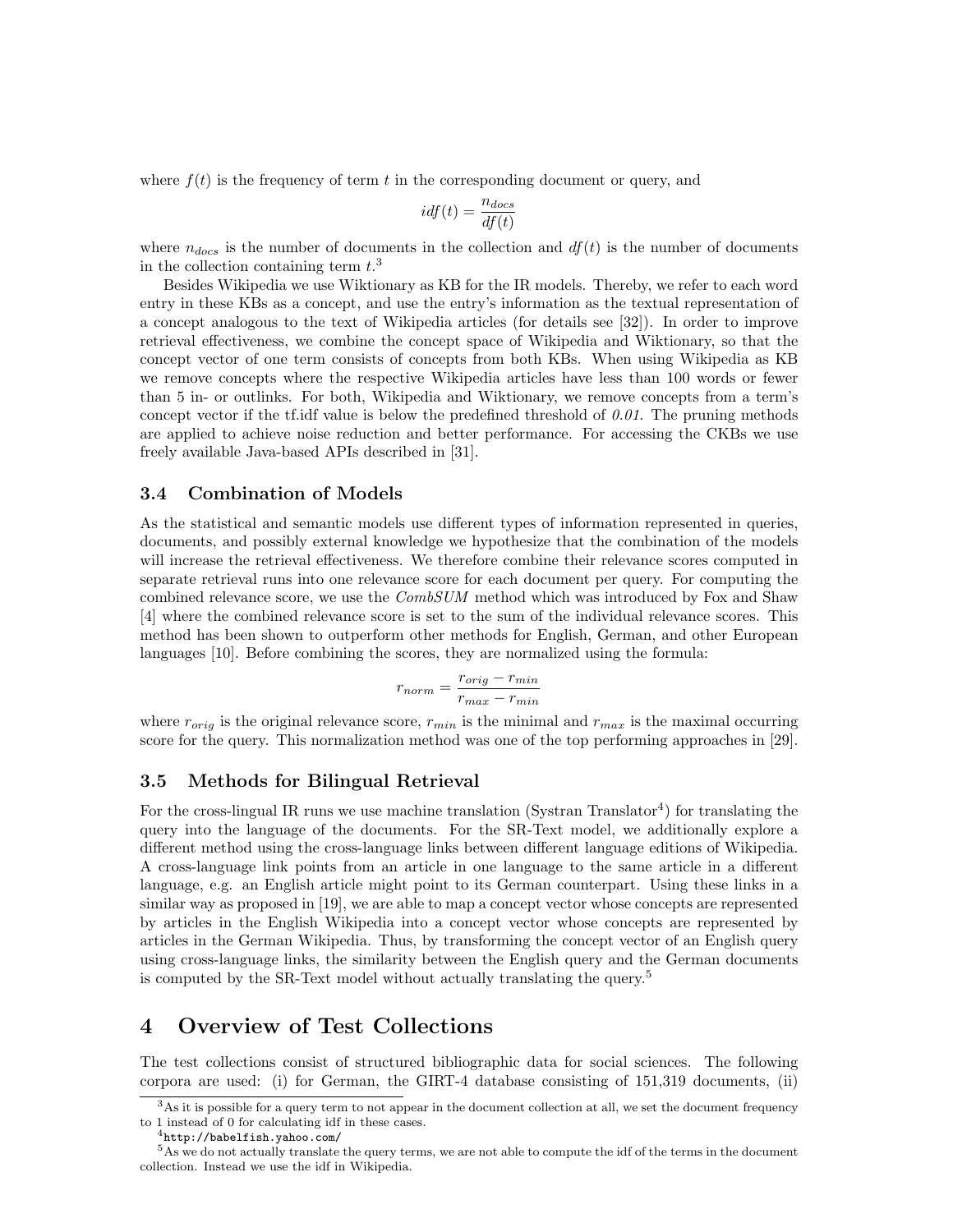for English, a translation of the GIRT-4 corpus and the database of Sociological Abstracts from Cambridge Scientific Abstracts (CSA) containing 20,000 documents, and (iii) for Russian, the INION corpus ISISS with 145,802 documents. Each document contains the title, the author, the abstract, and the source information of a publication along with the subject metadata from controlled vocabularies. For building the document index, we use the complete information except for the author, the year of publication, and the identification number.

The queries are created from 25 topics available in the languages English, German, and Russian. Each topic consists of three fields. The *title* field  $(T)$  contains a few keywords describing the user's information need. The *description* field  $(D)$  contains one sentence characterizing the information need in more detail. The *narrative* field  $(N)$  contains several sentences which specify in even more detail what a document should or should not contain to be judged relevant for this query.

### 5 Evaluation

We experiment with several query types by using different combinations of the topic fields. In our test runs using topics from the past CLEF workshops, we found that the retrieval effectiveness improved when query terms are weighted depending on the field in which they occur. We therefore use the following weights for query terms in all experiments: 1 for title, 0.8 for description, and 0.6 for narrative.

In the following sections, we present several tables which contain the mean average precision (MAP) values of official and inofficial runs for the respective task. For each run the tables also contain the ID, the type (official/inofficial), the topic fields which were used for generating the query, the IR model, the MAP value for a single model, and the MAP value for the combination of models. For the semantic models, we mention the employed KBs. For SR-Word, we also give the value of the predefined threshold for SR values. In the bilingual task, we also point out the translation method which was used. The highest MAP value for each task is in bold.

### 5.1 Monolingual Retrieval

#### 5.1.1 English

We submitted two official runs which are combinations of all three models, one run using only the title and description fields, the other one using all three topic fields. Table 1 shows the official runs along with several inofficial ones.

The statistical model outperforms the semantic models for both query types. However, the best performance in terms of MAP is reached when all three models are combined. For the query type TDN, MAP improves from 0.2987 to 0.3242 when combining the models. Overall, the inclusion of the narrative field of the topics improves MAP. However, for the SR-Word model we found in our training runs that MAP decreases when the narrative field is taken into account. Therefore, we only use the title and description fields for this model. The SR-Word model outperforms the SR-Text model. We hypothesize that this happens because the SR-Word model also accounts for direct string matching.

#### 5.1.2 German

In the monolingual task for German, we submitted two official runs using the combinations TD and TDN of the topic fields. Table 2 shows the results of the official and inofficial runs. The results are similar to the monolingual runs for English. Generally, we yield higher MAP values, and for the TD query type the SR-Word model outperforms the statistical model. Again the combination of all three models performs best, and for the query type TDN the combination of all models improves the MAP value from 0.3536 to 0.3950. Also for this task, the SR-Word model outperforms the SR-Text model.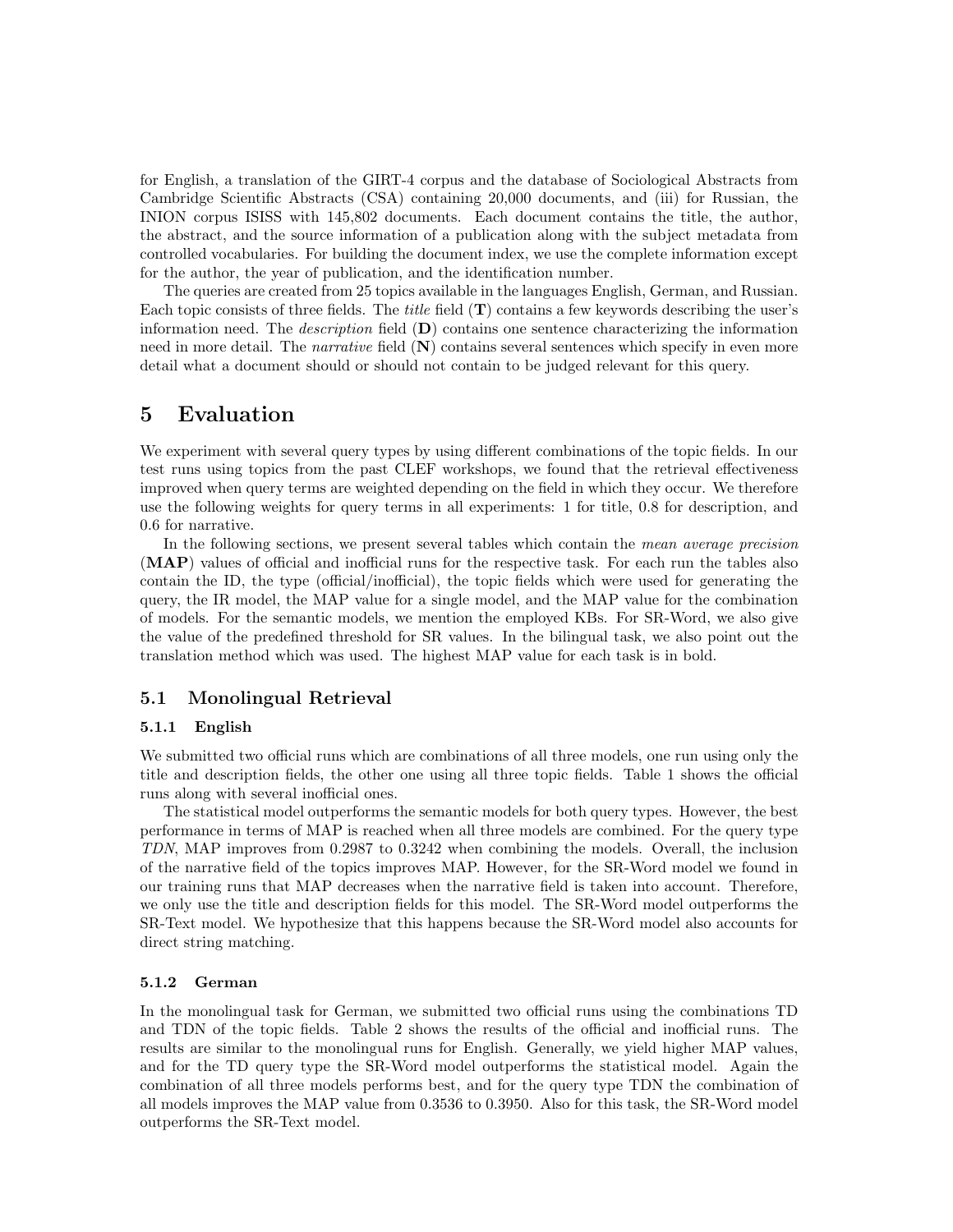| ΙD  | Official     | Query      | Model                             | Single MAP | Combined MAP |  |
|-----|--------------|------------|-----------------------------------|------------|--------------|--|
| 964 |              | TD         | Lucene                            | 0.2983     | 0.2781       |  |
|     |              | TD         | $SR-Text: WP+WKT$                 | 0.2040     |              |  |
| 983 |              | TD         | Lucene                            | 0.2983     | 0.3017       |  |
|     |              | TD         | SR-Word: $WP+WKT(0.25)$<br>0.2536 |            |              |  |
| 984 |              | <b>TD</b>  | $SR-Text: WP+WKT$                 | 0.2040     | 0.2789       |  |
|     |              | TD         | SR-Word: $WP+WKT(0.25)$           | 0.2536     |              |  |
| 969 | $\mathbf{x}$ | <b>TD</b>  | Lucene                            | 0.2983     | 0.3053       |  |
|     |              | TD         | $SR-Text: WP+WKT$                 | 0.2040     |              |  |
|     |              | TD         | $SR-Word: WP+WKT(0.25)$           | 0.2536     |              |  |
| 975 |              | <b>TDN</b> | Lucene                            | 0.2987     | 0.2948       |  |
|     |              | <b>TDN</b> | $SR-Text: WP+WKT$                 | 0.2289     |              |  |
| 985 |              | <b>TDN</b> | Lucene                            | 0.2987     | 0.3158       |  |
|     |              | TD         | $SR-Word: WP+WKT(0.25)$           | 0.2536     |              |  |
| 986 |              | <b>TDN</b> | $SR-Text: WP+WKT$                 | 0.2289     | 0.3010       |  |
|     |              | TD         | $SR-Word: WP+WKT(0.25)$           | 0.2536     |              |  |
| 976 | $\mathbf{x}$ | <b>TDN</b> | Lucene                            | 0.2987     | 0.3242       |  |
|     |              | <b>TDN</b> | $SR-Text: WP+WKT$                 | 0.2289     |              |  |
|     |              | TD         | $SR-Word: WP+WKT(0.25)$           | 0.2536     |              |  |

Table 1: Results of monolingual runs for English.

| ID   | Official     | Query | Single MAP<br>Model      |        | Combined MAP |  |
|------|--------------|-------|--------------------------|--------|--------------|--|
| 962  |              | TD    | Lucene                   | 0.3318 | 0.3602       |  |
|      |              | TD    | $SR-Text: WP+WKT$        | 0.3223 |              |  |
| 987  |              | TD    | Lucene                   | 0.3318 | 0.3613       |  |
|      |              | TD    | $SR-Word: WP+WKT (0.11)$ | 0.3447 |              |  |
| 988  |              | TD    | $SR-Text: WP+WKT$        | 0.3223 | 0.3698       |  |
|      |              | TD    | SR-Word: $WP+WKT(0.11)$  | 0.3447 |              |  |
| 970  | $\mathbf{x}$ | TD    | Lucene                   | 0.3318 | 0.3770       |  |
|      |              | TD    | $SR-Text: WP+WKT$        | 0.3223 |              |  |
|      |              | TD    | SR-Word: $WP+WKT(0.11)$  | 0.3447 |              |  |
| 973  |              | TDN   | Lucene                   | 0.3536 | 0.3778       |  |
|      |              | TDN   | $SR-Text: WP+WKT$        | 0.3329 |              |  |
| 989  |              | TDN   | Lucene                   | 0.3536 | 0.3835       |  |
|      |              | TD    | $SR-Word: WP+WKT (0.11)$ | 0.3447 |              |  |
| 1012 |              | TDN   | $SR-Text: WP+WKT$        | 0.3329 | 0.3781       |  |
|      |              | TD    | $SR-Word: WP+WKT(0.11)$  | 0.3447 |              |  |
| 974  | $\mathbf{x}$ | TDN   | Lucene                   | 0.3536 | 0.3950       |  |
|      |              | TDN   | $SR-Text: WP+WKT$        | 0.3329 |              |  |
|      |              | TD    | $SR-Word: WP+WKT (0.11)$ | 0.3447 |              |  |

Table 2: Results of the monolingual runs for German.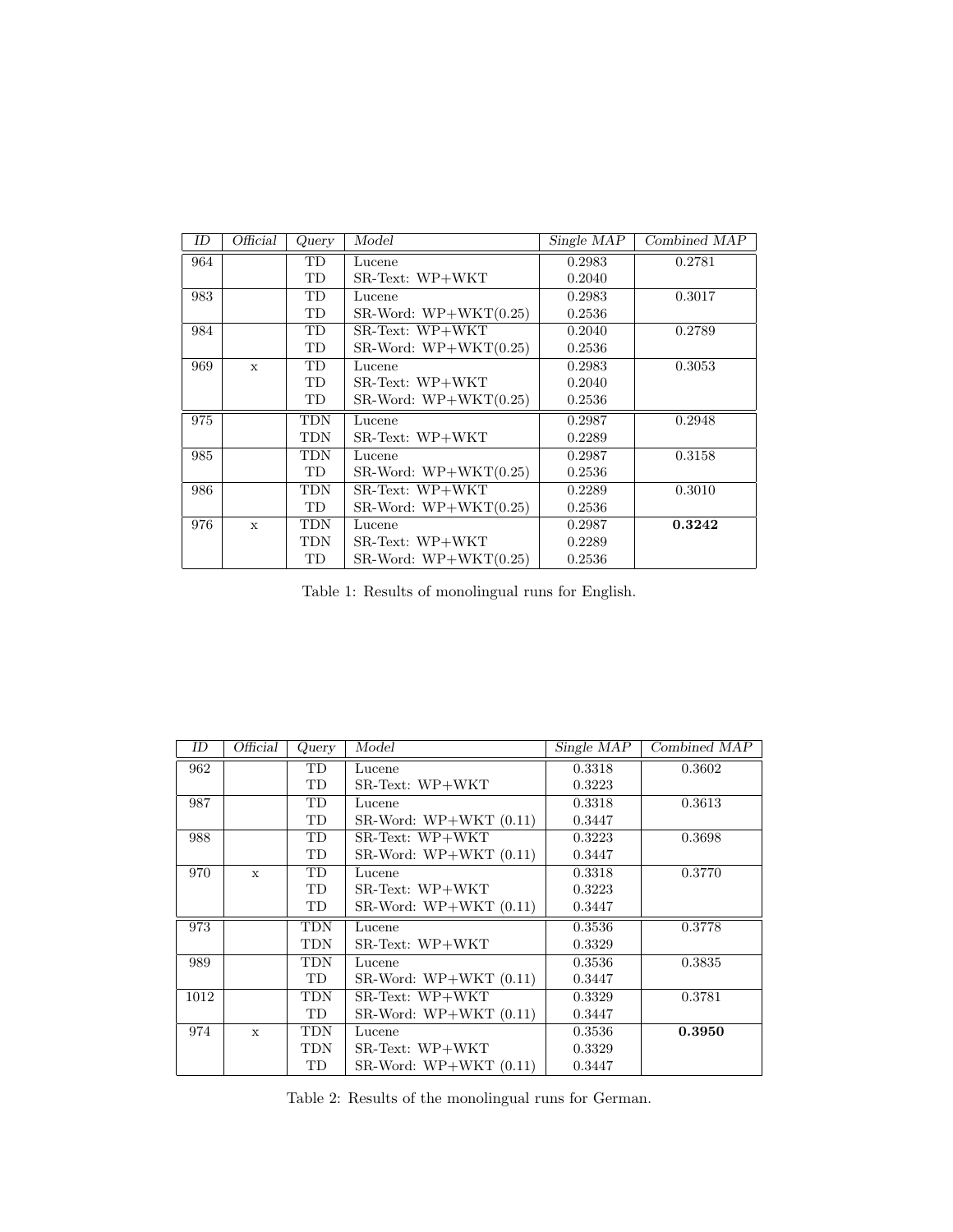| ID  | Official     | Query      | Model               | Single MAP | Combined MAP |  |
|-----|--------------|------------|---------------------|------------|--------------|--|
| 965 |              | <b>TD</b>  | Lucene              | 0.1254     | 0.1224       |  |
|     |              | TD         | SR-Text: WP         | 0.1016     |              |  |
| 991 |              | TD         | Lucene              | 0.1254     | 0.1386       |  |
|     |              | T          | $SR-Word: WP(0.23)$ | 0.1211     |              |  |
| 992 |              | TD         | SR-Text: WP         | 0.1016     | 0.1208       |  |
|     |              | T          | $SR-Word: WP(0.23)$ | 0.1211     |              |  |
| 970 | $\mathbf{x}$ | <b>TD</b>  | Lucene              | 0.1254     | 0.1356       |  |
|     |              | TD         | SR-Text: WP         | 0.1016     |              |  |
|     |              | T          | $SR-Word: WP(0.23)$ | 0.1211     |              |  |
| 977 |              | <b>TDN</b> | Lucene              | 0.1286     | 0.1268       |  |
|     |              | <b>TDN</b> | SR-Text: WP         | 0.0749     |              |  |
| 993 |              | <b>TDN</b> | Lucene              | 0.1286     | 0.1491       |  |
|     |              | T          | SR-Word: WP (0.23)  | 0.1211     |              |  |
| 994 |              | <b>TDN</b> | SR-Text: WP         | 0.0749     | 0.1179       |  |
|     |              | T          | SR-Word: WP (0.23)  | 0.1211     |              |  |
| 978 | $\mathbf{x}$ | <b>TDN</b> | Lucene              | 0.1286     | 0.1400       |  |
|     |              | TDN        | SR-Text: WP         | 0.0749     |              |  |
|     |              | T          | $SR-Word: WP(0.23)$ | 0.1211     |              |  |

Table 3: Results of the monolingual runs for Russian.

#### 5.1.3 Russian

Table 3 shows the results of the official and inofficial runs for Russian. In the two official runs using the topic field combinations TD and TDN respectively, MAP is generally much lower than for English and German. In this setting, Lucene and SR-Word outperform the SR-Text model, too. SR-Word performs almost as well as Lucene. In contrast to the runs in the German and English tasks, the use of the topic field narrative decreases MAP for SR-Text. Also we found in our training runs, that it is beneficial to only use the title field as the query for the SR-Word model. As for the English and German tasks, the combination of the three models increases MAP. The combination of Lucene and SR-Word shows the best performance, increasing MAP by about 16% compared to using Lucene alone.

#### 5.2 Bilingual Retrieval

For the bilingual retrieval, we submitted four runs where we used English topics with the German document collection. As described in Section 3.5, the English topics were translated into German using machine translation  $(MT)$ . In the case of SR-Text, we also mapped the concept vector of English terms directly to its German counterpart without first translating the term itself using cross-language links in Wikipedia (CLL). As Wiktionary also has cross-language links and furthermore many of the word entries contain translations of the term into other languages, it is in principle possible to apply the CLL method to both Wikipedia and Wiktionary. As we only implemented this method for Wikipedia, the reported runs using CLL employ only Wikipedia as KB.

Generally, the MAP values in our bilingual runs are much lower compared to the monolingual German runs as both methods, MT and CLL, add noise to the retrieval process. For the query type TD, SR-Word is the best performing single model. For the query type TDN, Lucene performs slightly better than SR-Word. On first sight, the MT method seems to yield better results for SR-Text than the CLL method. When combined with the Lucene model, SR-Text using CLL outperforms SR-Text using MT by about 0.04. In these cases MAP decreases when SR-Word is added to the combination. The best performing run with a MAP of 0.2342 is using the query type TDN and a combination of Lucene and SR-Text with CLL. Compared to using Lucene alone, MAP increases by almost 34%. Analyzing the results on the query level, we found that the CLL method is especially beneficial in cases of substantial translation errors of query terms. In topic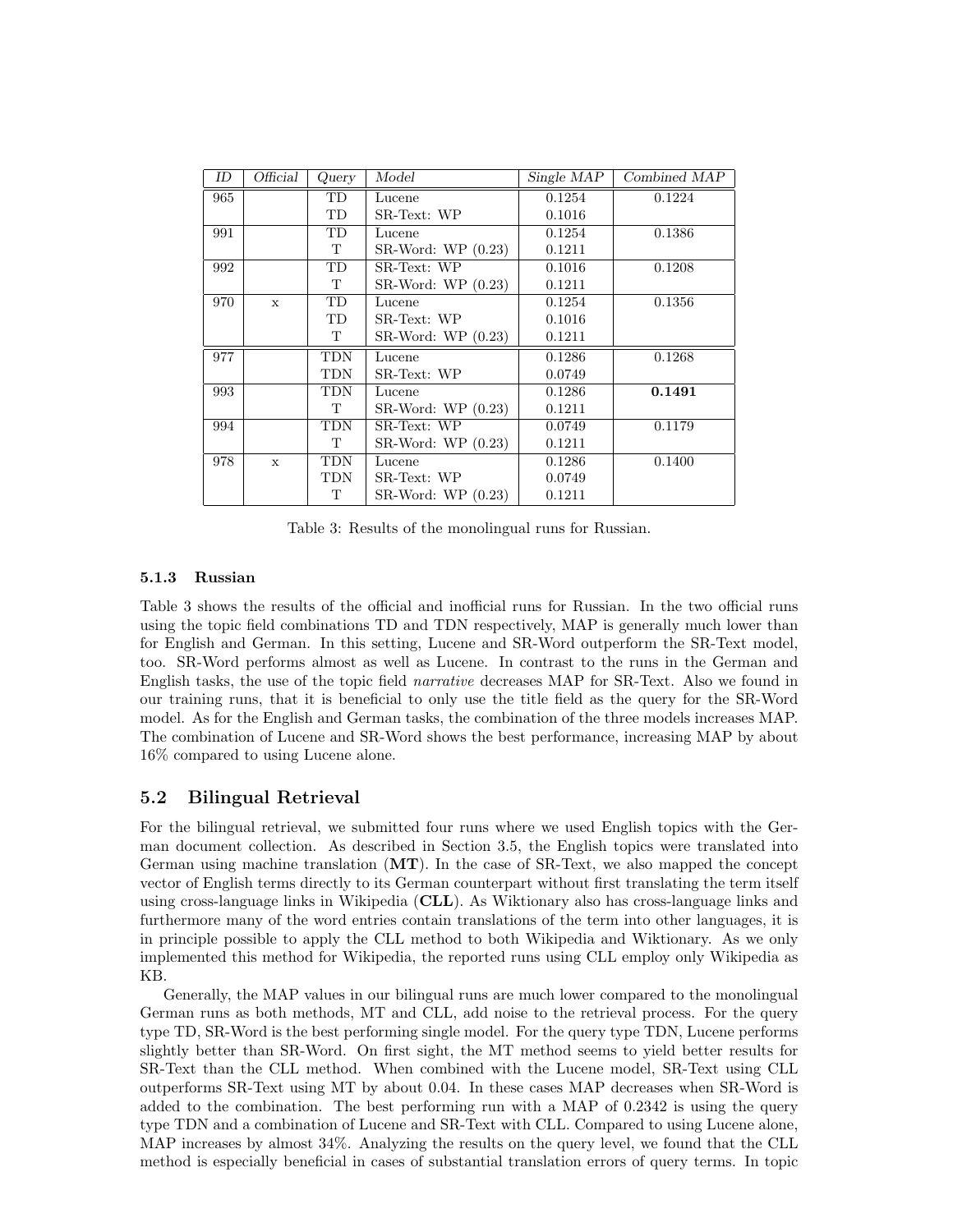| ID   | $\overline{\text{Official}}$ | Query      | Translation | Model                    | Single MAP | Comb. MAP |
|------|------------------------------|------------|-------------|--------------------------|------------|-----------|
| 966  |                              | <b>TD</b>  | <b>MT</b>   | Lucene                   | 0.1638     | 0.2167    |
|      |                              | TD         | CLL         | SR-Text: WP              | 0.1339     |           |
| 1013 |                              | TD         | MT          | Lucene                   | 0.1638     | 0.1775    |
|      |                              | TD         | MT          | $SR-Word: WP+WKT (0.11)$ | 0.1723     |           |
| 1014 |                              | TD         | CLL         | SR-Text: WP              | 0.1339     | 0.2038    |
|      |                              | TD         | MT          | $SR-Word: WP+WKT (0.11)$ | 0.1723     |           |
| 971  | $\mathbf x$                  | TD         | MT          | Lucene                   | 0.1638     | 0.2060    |
|      |                              | TD         | CLL         | SR-Text: WP              | 0.1339     |           |
|      |                              | TD         | MT          | $SR-Word: WP+WKT (0.11)$ | 0.1723     |           |
| 967  |                              | TD         | MT          | Lucene                   | 0.1638     | 0.1776    |
|      |                              | TD         | MT          | SR-Text: WP+WKT          | 0.1499     |           |
| 1015 |                              | TD         | MT          | SR-Text: WP+WKT          | 0.1499     | 0.1850    |
|      |                              | TD         | MT          | SR-Word: WP+WKT (0.11)   | 0.1723     |           |
| 972  | $\mathbf x$                  | TD         | MT          | Lucene                   | 0.1638     | 0.1875    |
|      |                              | TD         | MT          | SR-Text: WP+WKT          | 0.1499     |           |
|      |                              | TD         | MT          | $SR-Word: WP+WKT (0.11)$ | 0.1723     |           |
| 979  |                              | <b>TDN</b> | MT          | Lucene                   | 0.1746     | 0.2342    |
|      |                              | TD         | CLL         | SR-Text: WP              | 0.1399     |           |
| 1016 |                              | <b>TDN</b> | MT          | Lucene                   | 0.1746     | 0.1958    |
|      |                              | TD         | $\rm{MT}$   | $SR-Word: WP+WKT (0.11)$ | 0.1723     |           |
| 980  | $\mathbf x$                  | TDN        | MT          | Lucene                   | 0.1746     | 0.2231    |
|      |                              | TD         | CLL         | SR-Text: WP              | 0.1399     |           |
|      |                              | TD         | MT          | $SR-Word: WP+WKT (0.11)$ | 0.1723     |           |
| 981  |                              | <b>TDN</b> | MT          | Lucene                   | 0.1746     | 0.1935    |
|      |                              | TD         | MT          | SR-Text: WP+WKT          | 0.1499     |           |
| 982  | $\mathbf x$                  | <b>TDN</b> | MT          | Lucene                   | 0.1746     | 0.2001    |
|      |                              | TD         | MT          | SR-Text: WP+WKT          | 0.1499     |           |
|      |                              | TD         | MT          | $SR-Word: WP+WKT (0.11)$ | 0.1723     |           |

Table 4: Results of the bilingual runs using the English topics and the German documents.

no. 209 where the English title field contains the terms Doping and sports the correct German translation of Doping would be the same term Doping. Instead, it is incorrectly translated by the machine translation system to *Lackieren* which has the meaning of *painting* or to lacquer. As the Lucene model relies on the translation with the MT system, the combination with SR-Text using the CLL method especially improves the retrieval in these cases. The generally lower performance of SR-Text when using CLL instead of MT might be caused by the differences in employed KBs, as SR-Text using MT employs not only Wikipedia, but additionally Wiktionary. Another reason could be the missing cross-language links between articles in the German and English Wikipedia. Not even half of the articles in the German Wikipedia link to the respective articles in the English Wikipedia. As a possible solution, automatic methods for enriching the cross-language link structure in Wikipedia as proposed in [24] could be applied.

# 6 Conclusion

In our experiments, we have explored the integration of semantic knowledge from collaborative knowledge bases into IR. For the first time, we have employed Wiktionary in combination with Wikipedia for this task. We have evaluated two IR models, i.e. SR-Text and SR-Word, based on semantic relatedness by comparing their performance to a statistical model as implemented by Lucene. In both semantic models, the articles in Wikipedia and the word entries in Wiktionary are employed as textual representations of concepts. The SR-Text model computes the similarity of a query and document using a centroid-based classifier. The SR-Word model combines individual similarities of each query and document term pair that are above a predefined threshold and then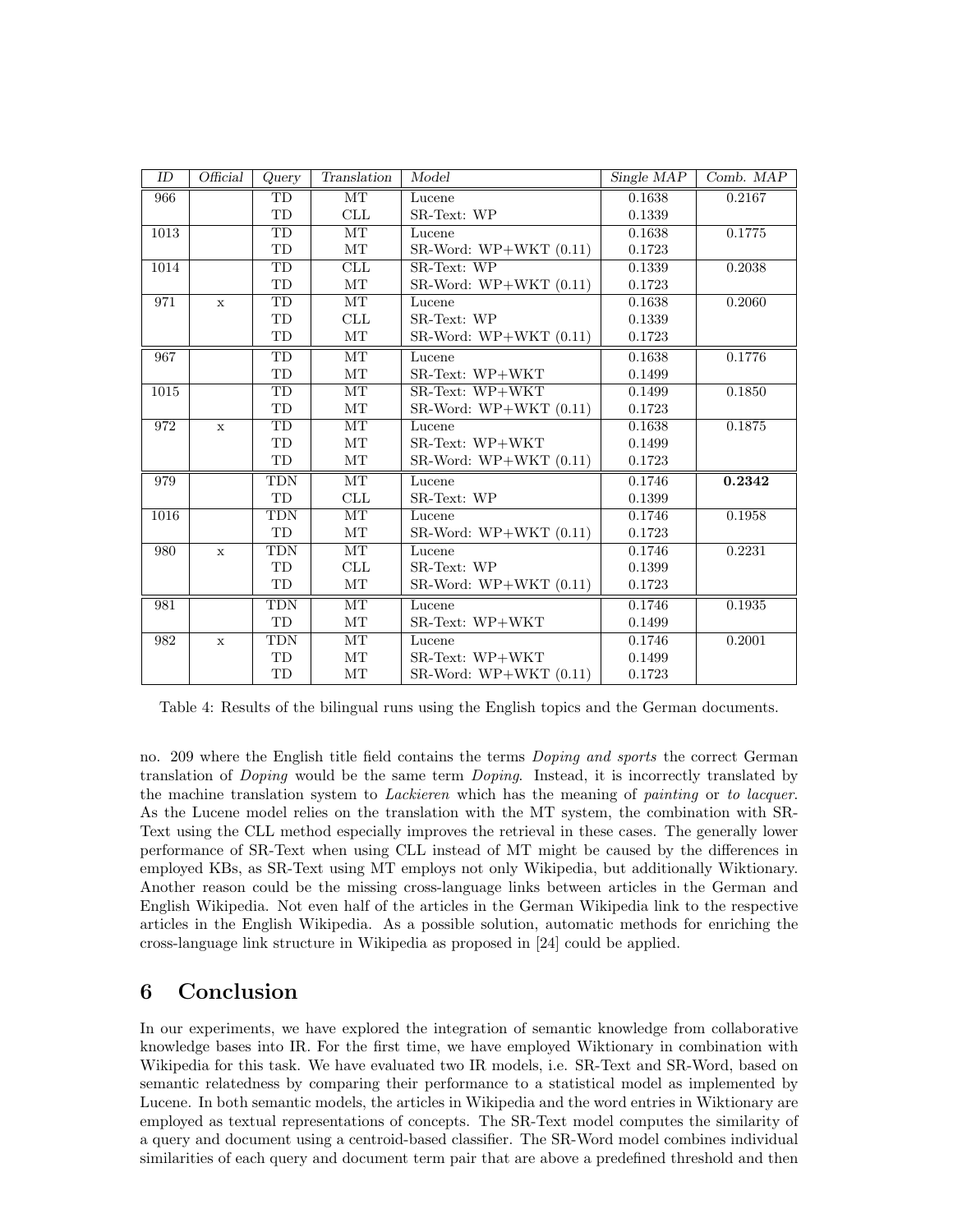applies a set of heuristics.

In the monolingual task, we found that SR-Word outperformed SR-Text in most experiments. SR-Word outperformed Lucene only in one experiment. However, when Lucene was combined with the semantic models by using the CombSUM method, the MAP increased by 14% for German, 9% for English, and 16% for Russian.

In the bilingual task, we translated the English topics into the document language, i.e. German, by using machine translation. For SR-Text, we additionally explored a different method using the cross-language links between different language editions of Wikipedia. This approach especially improved the retrieval performance in cases where the machine translation system incorrectly translated terms. When Lucene was combined with SR-Text, the MAP increased by 34%. In our future work, we will additionally use the cross-language links in Wiktionary to further improve the IR effectiveness. We also plan to integrate the cross-language links into the SR-Word model.

# 7 Acknowledgement

This work was supported by the Volkswagen Foundation as part of the Lichtenberg-Professorship Program under grant No. I/82806 and by the German Research Foundation under grant No. GU 798/1-2 and GU 798/1-3.

## References

- [1] P. Chesley, B. Vincent, L. Xu, and R. Srihari. Using Verbs and Adjectives to Automatically Classify Blog Sentiment. In Proceedings of AAAI-CAAW-06, 2006.
- [2] C. Fellbaum, editor. WordNet: An Electronic Lexical Database. MIT Press, Cambridge, MA, 1998.
- [3] G. Fliedner. A Generalised Similarity Measure for Question Answering. In Proceedings of NLDB 2005, volume 3513 of LNCS, pages 380–383, Alicante, 2005.
- [4] E. Fox and J. Shaw. Combination of multiple searches. In Proceedings of the 2nd Text REtrieval Conference (TREC-2), pages 243–252, 1994.
- [5] G. W. Furnas, S. Deerwester, S. T. Dumais, T. K. Landauer, R. A. Harshman, L. A. Streeter, and K. E. Lochbaum. Information retrieval using a singular value decomposition model of latent semantic structure. In SIGIR '88: Proceedings of the 11th annual international ACM SIGIR conference on Research and development in information retrieval, pages 465–480, New York, NY, USA, 1988. ACM.
- [6] E. Gabrilovich and S. Markovitch. Computing Semantic Relatedness using Wikipedia-based Explicit Semantic Analysis. In Proceedings of IJCAI, pages 1606–1611, 2007.
- [7] J. Giles. Internet encyclopaedias go head to head. Nature, 438(7070):900–901, December 2005.
- [8] I. Gurevych, C. M¨uller, and T. Zesch. What to be? Electronic Career Guidance Based on Semantic Relatedness. In Proceedings of the 45th Annual Meeting of the Association for Computational Linguistics, pages 1032–1039, Prague, Czech Republic, June 2007.
- [9] E.-H. Han and G. Karypis. Centroid-Based Document Classification: Analysis and Experimental Results. In PKDD '00: Proceedings of the 4th European Conference on Principles of Data Mining and Knowledge Discovery, pages 424–431, London, UK, 2000. Springer-Verlag.
- [10] J. Kamps and M. de Rijke. The effectiveness of combining information retrieval strategies for European languages. In  $SAC$  '04: Proceedings of the 2004 ACM symposium on Applied computing, pages 1073–1077, New York, NY, USA, 2004. ACM.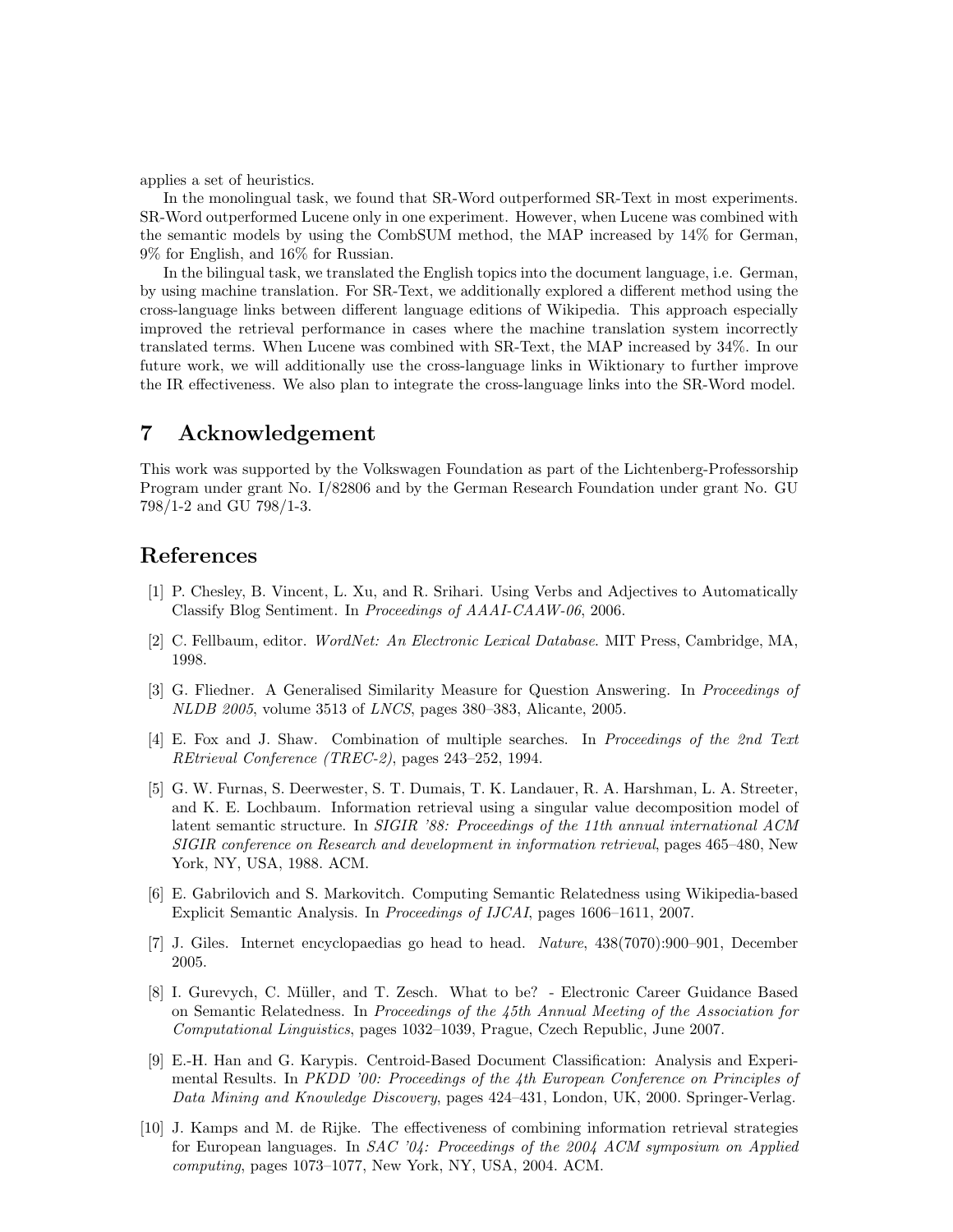- [11] A. N. Kaplan and L. K. Schubert. Measuring and improving the quality of world knowledge extracted from WordNet. Tech. Rep. 751 14627-0226, Dept. of Computer Science, Univ. of Rochester, 2001.
- [12] J. Koberstein and Y.-K. Ng. Using Word Clusters to Detect Similar Web Documents. In J. Lang, F. Lin, and J. Wang, editors, KSEM, volume 4092 of LNCS, pages 215–228. Springer, 2006.
- [13] S. Langer. Zur Morphologie und Semantik von Nominalkomposita. In Proceedings of KON-VENS, page 8397, 1998.
- [14] S. Lytinen, N. Tomuro, and T. Repede. The use of WordNet sense tagging in FAQFinder. In Proceedings of the AAAI-2000 workshop on AI and Web Search, Austin, TX, July 2000.
- [15] R. Mandala, T. Tokunaga, and H. Tanaka. The Use of WordNet in Information Retrieval. In S. Harabagiu, editor, Proceedings of the COLING-ACL workshop on Usage of WordNet in Natural Language Processing, pages 31–37. Association for Computational Linguistics, Somerset, New Jersey, 1998.
- [16] D. N. Milne, I. H. Witten, and D. M. Nichols. A Knowledge-Based Search Engine Powered by Wikipedia. In CIKM '07: Proceedings of the sixteenth ACM conference on Information and knowledge management, pages 445–454, New York, NY, USA, 2007. ACM.
- [17] C. Müller and I. Gurevych. Exploring the Potential of Semantic Relatedness in Information Retrieval. In M. Schaaf and K.-D. Althoff, editors, LWA 2006 Lernen - Wissensentdeckung  $- Adaptivität, 9.-11.10.2006 in Hildesheim, Hildesheimer Informatikberichte, pages 126–131,$ Hildesheim, Germany, 2006. GI-Fachgruppe Information Retrieval, Universität Hildesheim.
- [18] C. Müller, I. Gurevych, and M. Mühlhäuser. Integrating Semantic Knowledge into Text Similarity and Information Retrieval. In *Proceedings of the First IEEE International Conference* on Semantic Computing (ICSC), pages 257–264, Irvine, CA, USA, 2007.
- [19] M. Potthast, B. Stein, and M. Anderka. A Wikipedia-Based Multilingual Retrieval Model. In C. Macdonald, I. Ounis, V. Plachouras, I. Ruthven, and R. White, editors, 30th European Conference on IR Research, ECIR 2008, Glasgow, volume 4956 of LNCS, pages 522–530. Springer, 2008.
- [20] Y. Qiu and H. Frei. Concept Based Query Expansion. In Proceedings of the 16th ACM International Conference on Research and Development in Information Retrieval, 1993.
- [21] H. Schmid. Probabilistic part-of-speech tagging using decision trees. In Proceedings of Conference on New Methods in Language Processing, 1994.
- [22] P. Schönhofen, I. Biro, A. A. Benczur, and K. Csalogany. Performing Cross Language Retrieval with Wikipedia. In Working Notes for the CLEF 2007 Workshop, 2007.
- [23] A. Smeaton. Using NLP or NLP Resources for Information Retrieval Tasks. In T. Strzalkowski, editor, Natural Language Information Retrieval, pages 99–111. Kluwer Academic Publishers, 1999.
- [24] P. Sorg and P. Cimiano. Enriching the crosslingual link structure of Wikipedia A classification-based approach. In Proceedings of the AAAI 2008 Workshop on Wikipedia and Artifical Intelligence, 2008.
- [25] K. Spärck Jones. A statistical interpretation of term specificity and its application in retrieval. Journal of Documentation, 28(1):11–21, 1972.
- [26] M. Strube and S. Ponzetto. WikiRelate! Computing Semantic Relatedness Using Wikipedia. In Proceedings of AAAI, pages 1419–1424, 2006.